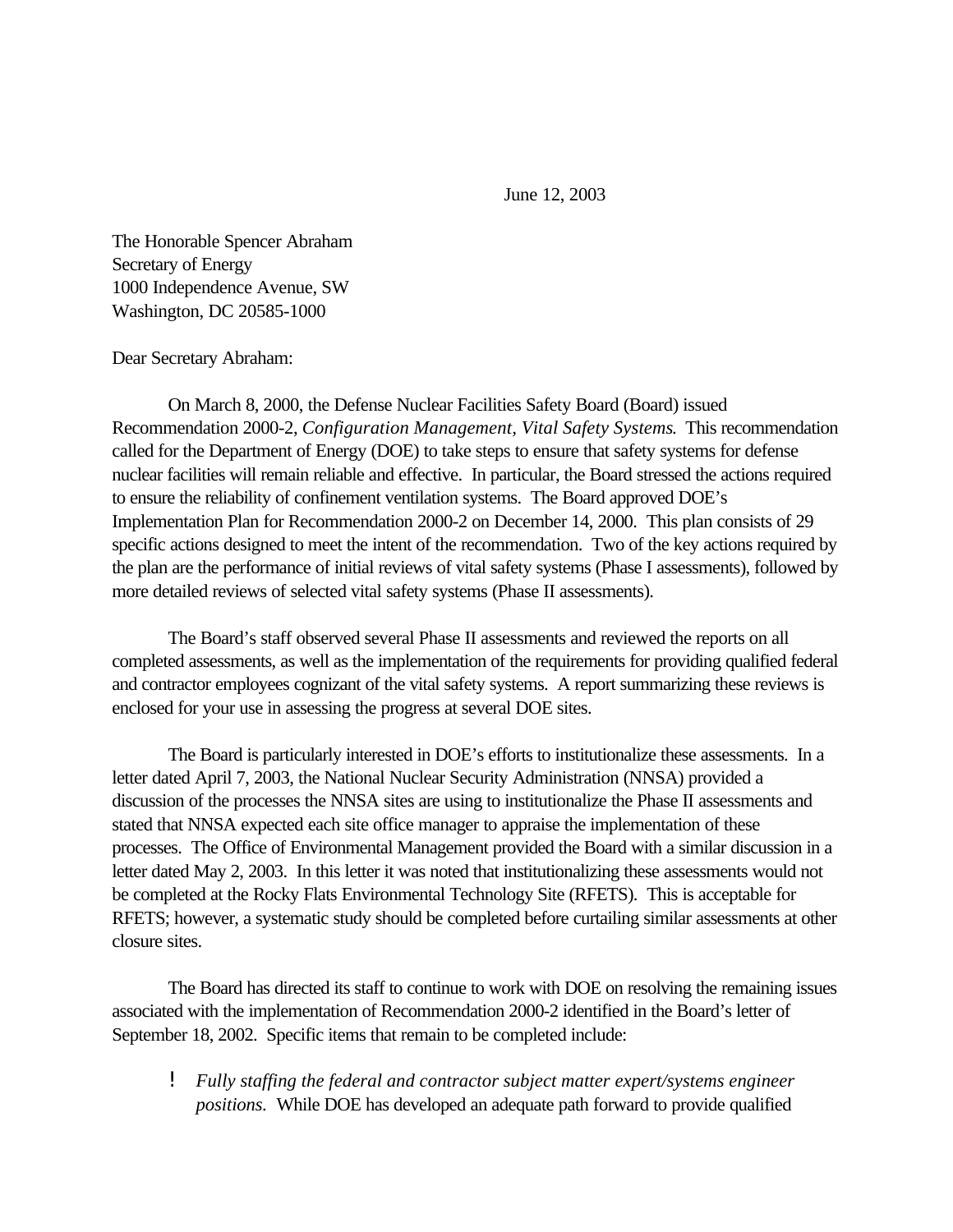federal and contractor personnel, no site that was reviewed has fully achieved that objective. More senior management attention and resources are needed to staff and qualify technical personnel for these systems engineering organizations.

- ! *Formally scheduling the completion of DOE's engineering-related functional area qualification standards.* While DOE staff members have discussed alternatives for ensuring the qualification of federal subject matter experts, DOE has yet to select and commit to an adequate path forward. The Board expects this commitment to be completed this year.
- ! *Issuing a revision to the Nuclear Air Cleaning Handbook.* The Board's staff has been working with DOE's staff and understands that a completed revision is expected to be issued later this year.

The Board considers that implementation of Recommendation 2000-2 should result in improved configuration management and reliability of vital safety systems at defense nuclear facilities. Further, the Board believes that both DOE and NNSA must vigorously pursue the completion of this important activity. Therefore, pursuant to 42 U.S.C. § 2286b(d), the Board requests to be briefed within 6 months of receipt of this letter on the status of the following:

(1) site activities to institutionalize the Phase II assessments, (2) the staffing of federal and contractor subject matter expert/systems engineer positions, (3) changes to DOE's engineering-related functional area qualification standards, (4) issuance of the revised Nuclear Air Cleaning Handbook, and (5) actions being taken to address the common weaknesses and lessons learned identified in the enclosed report.

Sincerely,

John T. Conway Chairman

c: The Honorable Linton Brooks The Honorable Robert Gordon Card The Honorable Everet H. Beckner The Honorable Beverly Ann Cook The Honorable Jessie Hill Roberson Mr. Mark B. Whitaker, Jr.

Enclosure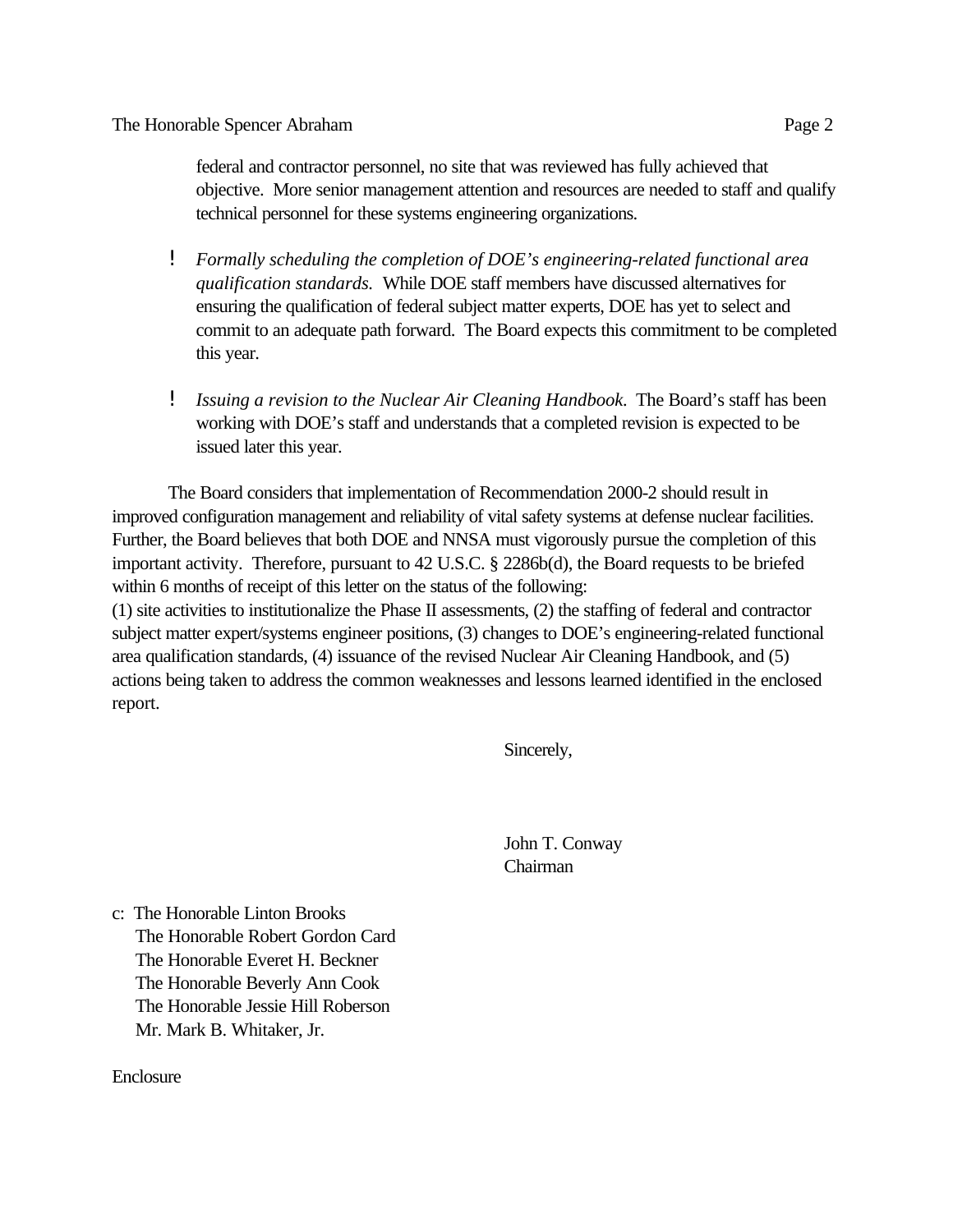## **DEFENSE NUCLEAR FACILITIES SAFETY BOARD**

## **Staff Issue Report**

April 24, 2003

| <b>MEMORANDUM FOR:</b> | J. K. Fortenberry, Technical Director                                                                                                        |
|------------------------|----------------------------------------------------------------------------------------------------------------------------------------------|
| <b>COPIES:</b>         | <b>Board Members</b>                                                                                                                         |
| <b>FROM:</b>           | D. L. Burnfield                                                                                                                              |
| <b>SUBJECT:</b>        | Summary of Site Visits to Review Progress in Implementing<br>Recommendation 2000-2, Configuration Management, Vital Safety<br><i>Systems</i> |

This report documents observations resulting from visits made to four sites in the Department of Energy's (DOE) weapons complex by members of the staff of the Defense Nuclear Facilities Safety Board (Board). The purpose of these visits was to evaluate progress made in implementing the Board's Recommendation 2000-2, *Configuration Management, Vital Safety Systems.* Reviews were conducted at the Y-12 National Security Complex (Y-12), the Pantex Plant, the Hanford Site (Fluor Hanford, CH2M Hill, and Pacific Northwest National Laboratory), and Lawrence Livermore National Laboratory (LLNL). The visits, led by

D. Burnfield with J. DeLoach and outside expert D. Volgenau, were conducted during a 6-month period from July 2002 to January 2003, with follow-up discussions and documentation reviews being performed through March 2003.

**Background.** The Implementation Plan for Recommendation 2000-2 includes commitments to improve the competence of DOE and contractor engineering personnel, as well as to perform summary (Phase I) and detailed (Phase II) assessments of the material condition and operability of vital safety systems, including the programs that support them (e.g., maintenance and engineering). The reviews at the five DOE site offices (two at Hanford) emphasized these commitments. Specific areas evaluated included the following: (1) DOE's subject matter expert (SME)/systems engineer programs; (2) Site contractor systems engineering programs; and (3) Phase II assessments, which included a walkdown by the staff of one or more vital safety systems at each site.

**Summary.** Although it appeared that, for the four sites visited, the managers of the DOE site offices and of the site contractors were actively supporting the intent of Recommendation 2000-2 and were working to implement its principles, there was a wide disparity in the effectiveness of their actions: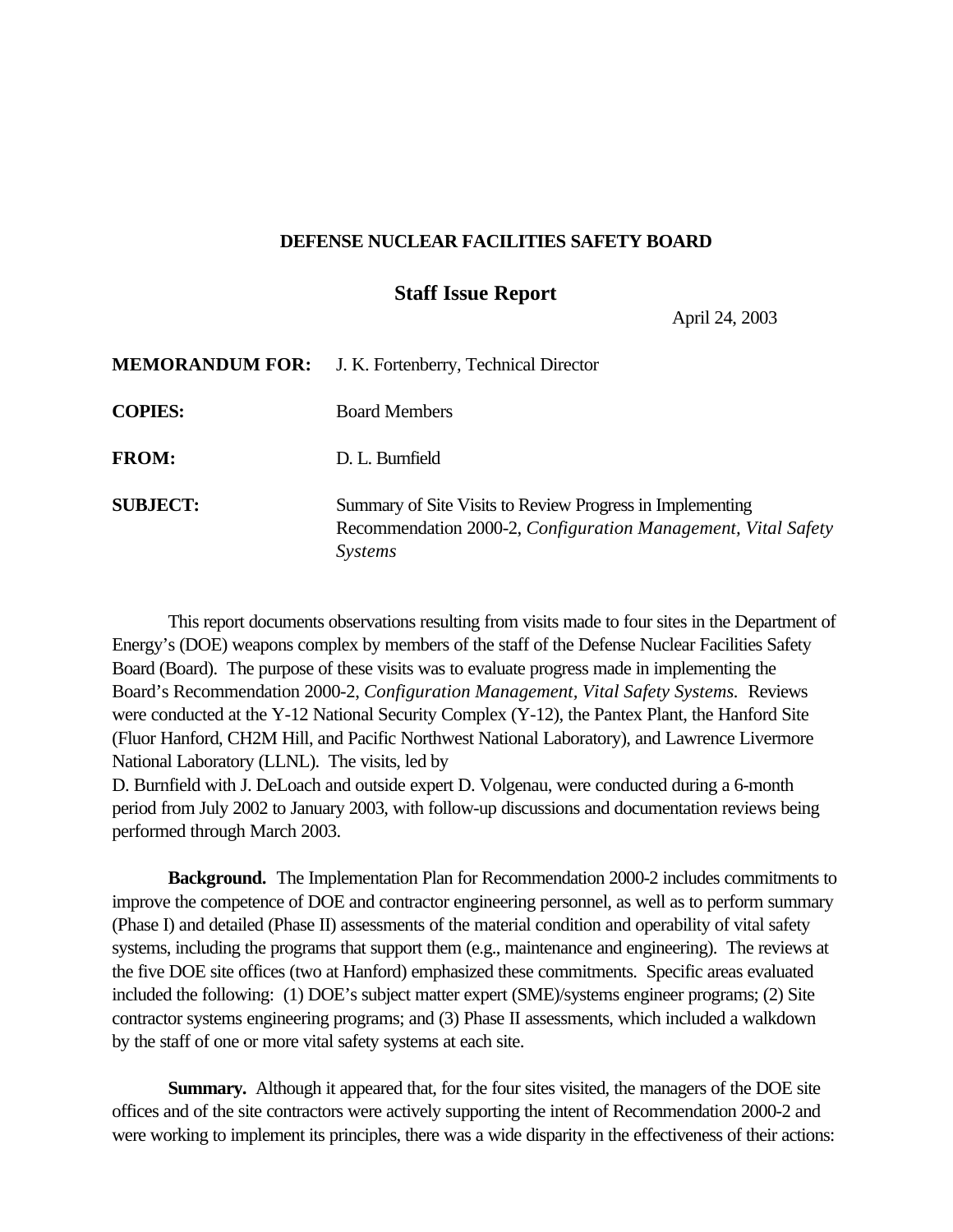- **!** DOE's SME/systems engineer programs were weak at all four sites, and the intended benefits from these programs in terms of contractor oversight have yet to be fully realized. Although each DOE site office had established an SME organization, only the Y-12 and LLNL site offices had developed and (recently) promulgated such a program. In addition, the DOE SMEs have not yet had a meaningful presence in the field.
- **!** The effectiveness of site contractors' systems engineer programs varied significantly. Only the contractors for Y-12 and the Hanford tank farms had maturing, well-founded, and robust systems engineer programs. The contractors' systems engineer programs at the remaining sites suffered from a number of shortcomings and were much less effective.
- **!** With the exception of the Pantex Plant, each site visited had conducted at least three Phase II assessments. All of the contractors believed they were making progress toward institutionalizing the principles of Board Recommendation 2000-2. Although this appeared to be true, some were doing better than others. The contractors for Y-12 and the Hanford tank farms had been the most aggressive in accepting and working to correct the areas for improvement noted during the assessments. None of the sites had a fully institutionalized process for conducting Phase II-like assessments. In general, the contractors' systems engineers had not been adequately trained in how to assess the material condition of their system(s).

**Detailed Observations.** The following observations support the above summary comments.

*DOE's SME/Systems Engineer Programs—*As noted*,* this area remains weak at all of the site offices visited, and the intended benefits in terms of contractor oversight remain to be fully realized. All of the DOE site offices had established SME/system engineer organizations; however, a program had been developed, recently promulgated, and implemented only at the Y-12 and LLNL site offices. The Pantex Site Office (PXSO), DOE-Richland Operations Office (DOE-RL), and the Office of River Protection had yet to fully establish effective SME/systems engineer programs. Common weaknesses noted in the existing programs included the following:

- **!** Programs were reactive rather than proactive, and assigned individuals were not spending sufficient time in the field.
- **!** Insufficient numbers of personnel had been assigned as SME/systems engineer, and in some cases, these duties were considered a collateral responsibility.
- **!** Training and qualification requirements had not been formalized or lacked rigor, and site/facility-specific qualification requirements had not been established.
- **!** Personnel vacancies existed in critical technical specialties such as electrical, mechanical, and ventilation.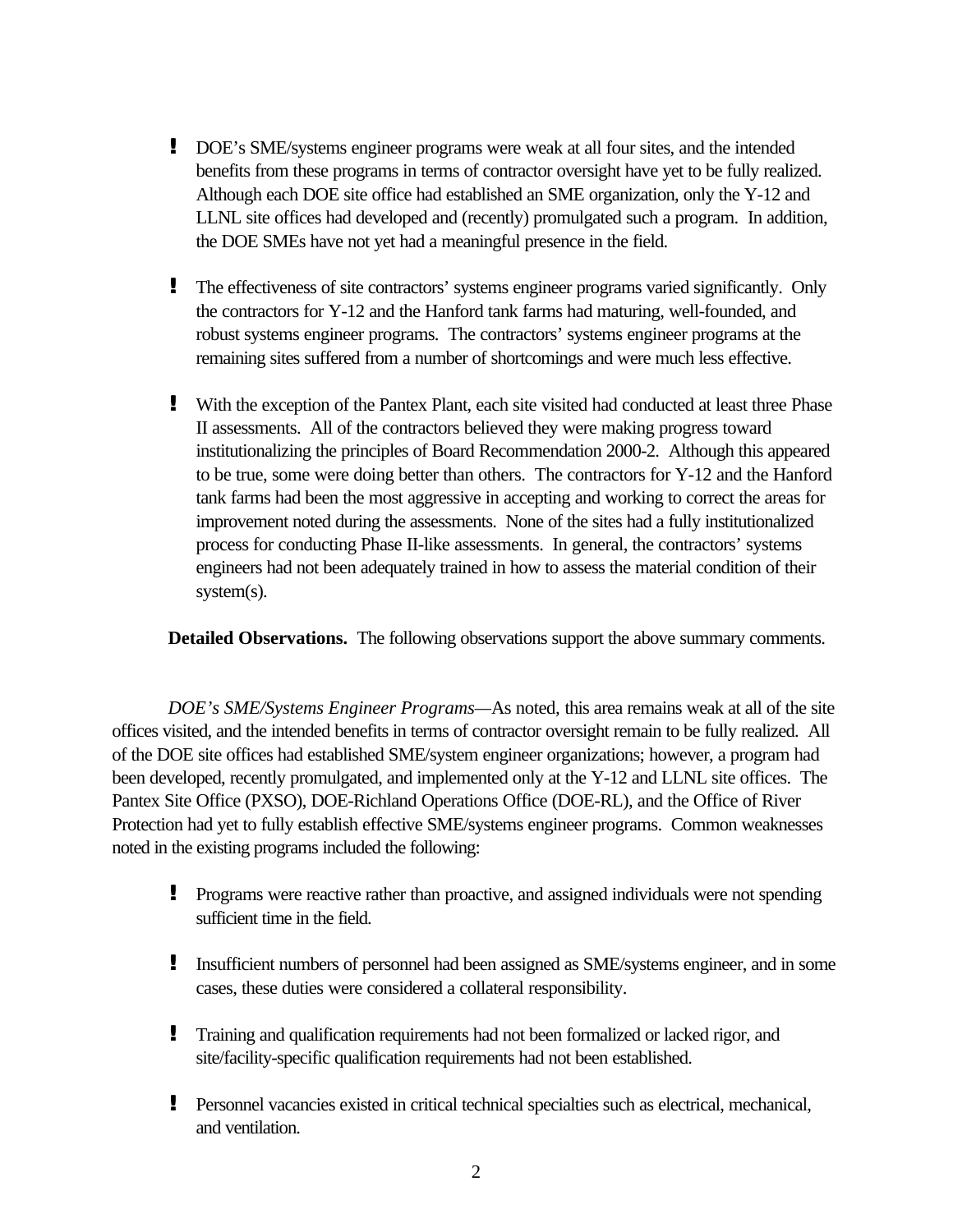**!** Programs lacked a succession plan.

*Contractors' Systems Engineering Programs—*As noted, the Board's staff observed a wide disparity in the effectiveness of the site contractors' systems engineering programs. Both BWXT at Y-12 and CH2M Hill at the Hanford tank farms had implemented well-founded and robust systems engineering programs. These programs are maturing. The contractors appeared to be cognizant of the areas requiring further emphasis and enhancement and were working aggressively to improve their programs and to increase the staffing to allow adequate coverage of all vital safety systems. The programs at the remaining sites suffered from a number of shortcomings and were much less effective; several required increased staffing. Each could benefit from the lessons learned at Y-12 and the Hanford tank farms. The staff observed that the contractors for the other Hanford Site projects and the environmental management facilities at LLNL had particularly weak systems engineer programs. The following are examples of common weaknesses noted in these contractors' systems engineer programs:

- **!** Some training and qualification programs for systems engineers lacked formality, rigor, and consistency.
- **!** Component and system parameter trending was not being accomplished routinely.
- **!** Systems engineers were not periodically assessing the operability, reliability, and material condition of their system(s), and had not been adequately trained in how to do so effectively.
- **!** The roles and responsibilities of systems engineers had not been fully articulated and/or were not completely understood by individuals assigned these positions.

The two contractors with strong systems engineer programs demonstrated some common strengths, such as the following:

- **!** Clearly defined roles and responsibilities.
- **!** Comprehensive training and qualification programs for systems engineers and their backups.
- **!** Inclusion of all vital safety systems (not just safety-class and safety-significant systems).
- **!** Frequent material assessments of systems.

The best of the material assessments included specific requirements to note conditions, ensure that deficiencies were corrected, and trend important parameters to identify degradation.

*Phase II Assessments—Each of the visited sites has scheduled or completed its Phase II* assessments. All of the site contractors believed they were making progress toward institutionalizing the